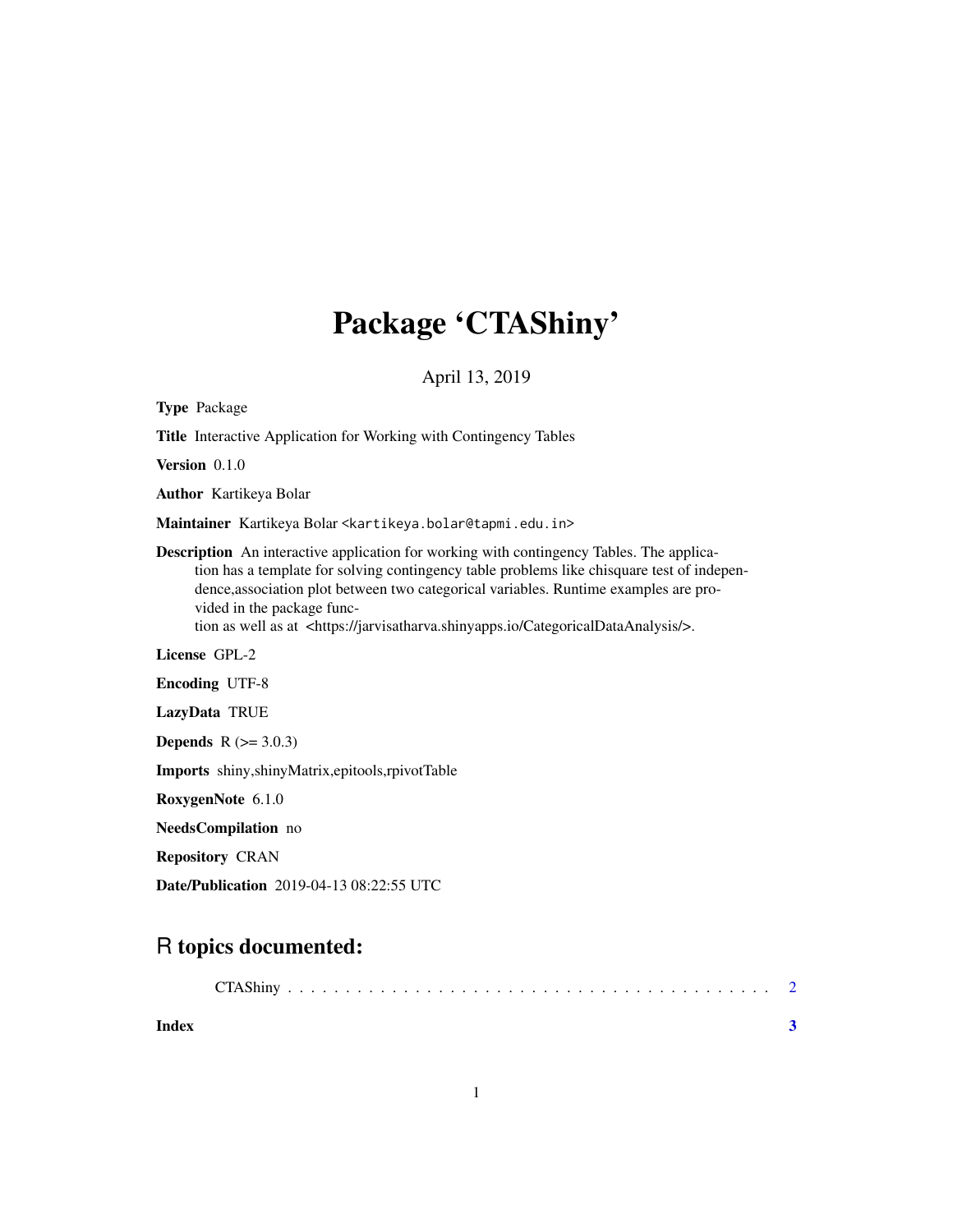<span id="page-1-0"></span>

#### Description

CTAShiny() loads interactive user interface built using R shiny.

#### Usage

CTAShiny()

#### Details

Start CTAShiny

The interactive user interface is to provide an easy way for people who are learning Contingency Table Analysis. Includes example data for testing out a few example analysis.

#### Value

Nothing

#### Examples

```
if(interactive()){
library(shiny)
CTAShiny()
}
```